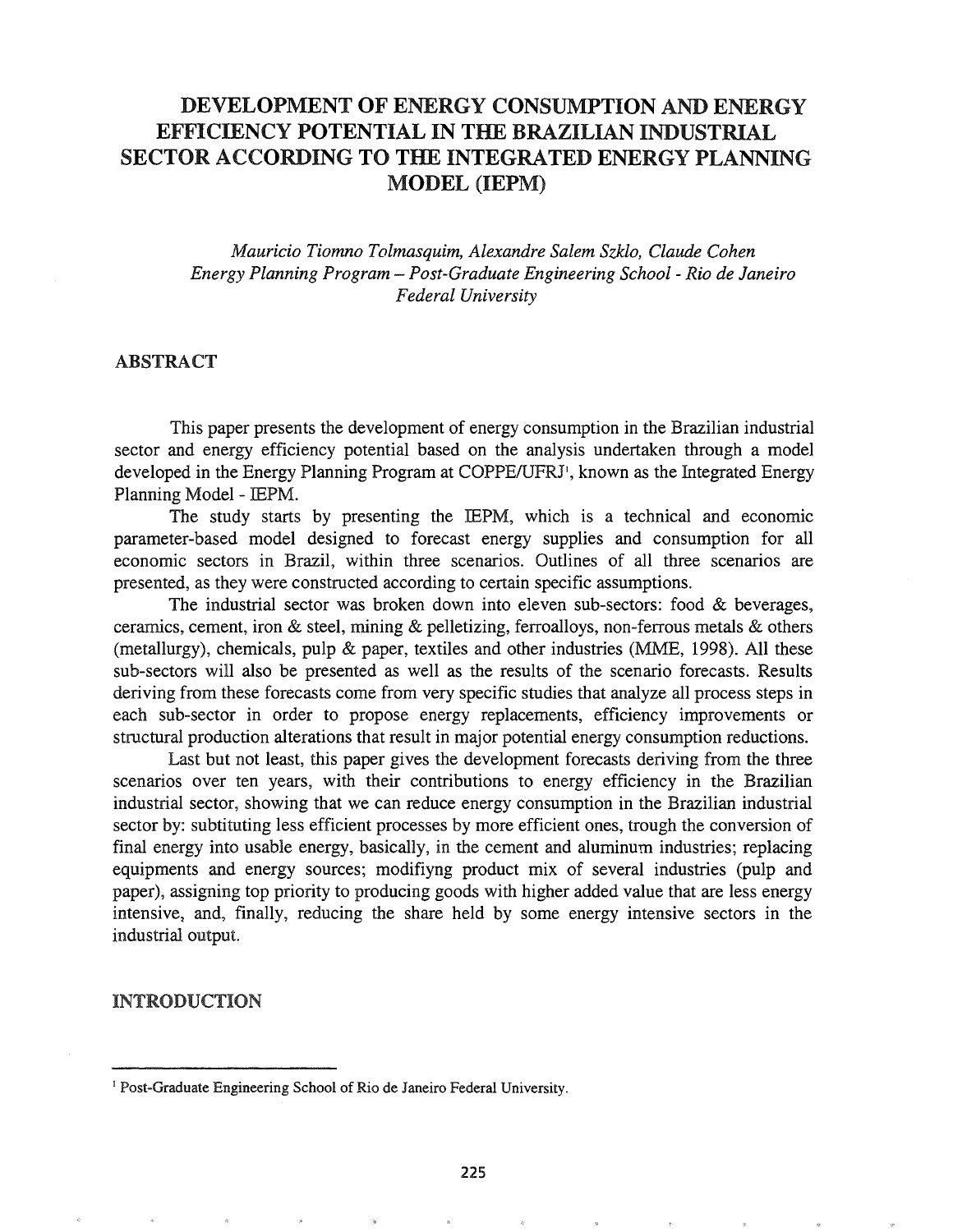This work presents the results of simulating energy demands in Brazil through the use of the Integrated Energy Planning Model - IEPM (MIPE: *Modelo Integrado de Planejamento Energético*) developed under the Energy Planning Program at COPPE/UFRJ (Tolmasquim & Szklo, 1999). This Integrated Energy Planning Model is designed to simulate the energy market in Brazil, divided into the following sectors: energy, industry, agriculture, household, commerce, public administration and transportation, as well as forecasting the Brazilian energy grid through to 2010. This prediction stresses the following aspects: impacts on the energy sector of the pace and content of economic growth; the development of scenario variables such as types of domestic consumption, transportation distribution by mode, urbanization rates and other factors which, although not directly related to the demand forecast, do in fact affect the analysis; and finally, the type of technological choice, in which the energy variable is merely one factor, associated with specific aspects of the technical, social and economic structure of Brazil.

The Integrated Energy Planning Model is a technical and economic forecasting model based on a detailed breakdown of the energy consumption and transformation sectors through to the level of final energy use equipment. The basic forecast indicator is the amount of usable energy required by each item of equipment analyzed, for final use.

The use of this model is based on three core procedures: (1) drawing up macroeconomic scenarios for all variables and factors whose development is linked to political decisions and choices that are not necessarily related to the energy sector; (2) detailed analyses of energy demands by types of use in each consumption segment; (3) for each type of final energy use (five types are covered here: direct heating, process heating, electrochemical processes, lighting, and driving power), usable energy demands are established (MME, 1995), as well as savings in the conversion of usable energy into final energy and consequently final energy demands. These procedures are adopted under four separate modules:

- Module 1: Macro-Economic Module that defines scenario variables and product distribution among the demand sectors. The scenario variables adopted in the model are: GDP growth rate, GDP composition (industrial product growth, agricultural product growth, and services product growth), population growth rate, urbanization rate, and number of residents/household. This module also defines the composition of industrial op, divided into eleven sub-sectors: food & beverages, ceramics, cement, iron & steel, ferroalloys, mining & pelletizing, non-ferrous metals & others (metallurgy), chemicals, pulp & paper, textiles and other industries. Alterations in the composition of the industrial sector reflect changes in industrial sub-sectors with added value. Two events are analyzed in this module: the development of the average unit value for the industrial sector (US\$lton) and the share of sub-sector movements.
- Module 2: Energy Demand Module that defines the analysis variables for each segment of each sector in order to obtain the usable and final energy demands. Since this paper deals exclusively with industrial output, emphasis is placed on the industrial sector forecast variables.
- Module 3: Final Energy Consumption Module, which brings together the results of the previous module and the results of the energy consumption figures for the energy sector under Module 4, obtaining both the final energy required by consumption sectors including the energy sector - as well as the amount of electricity that is self-produced or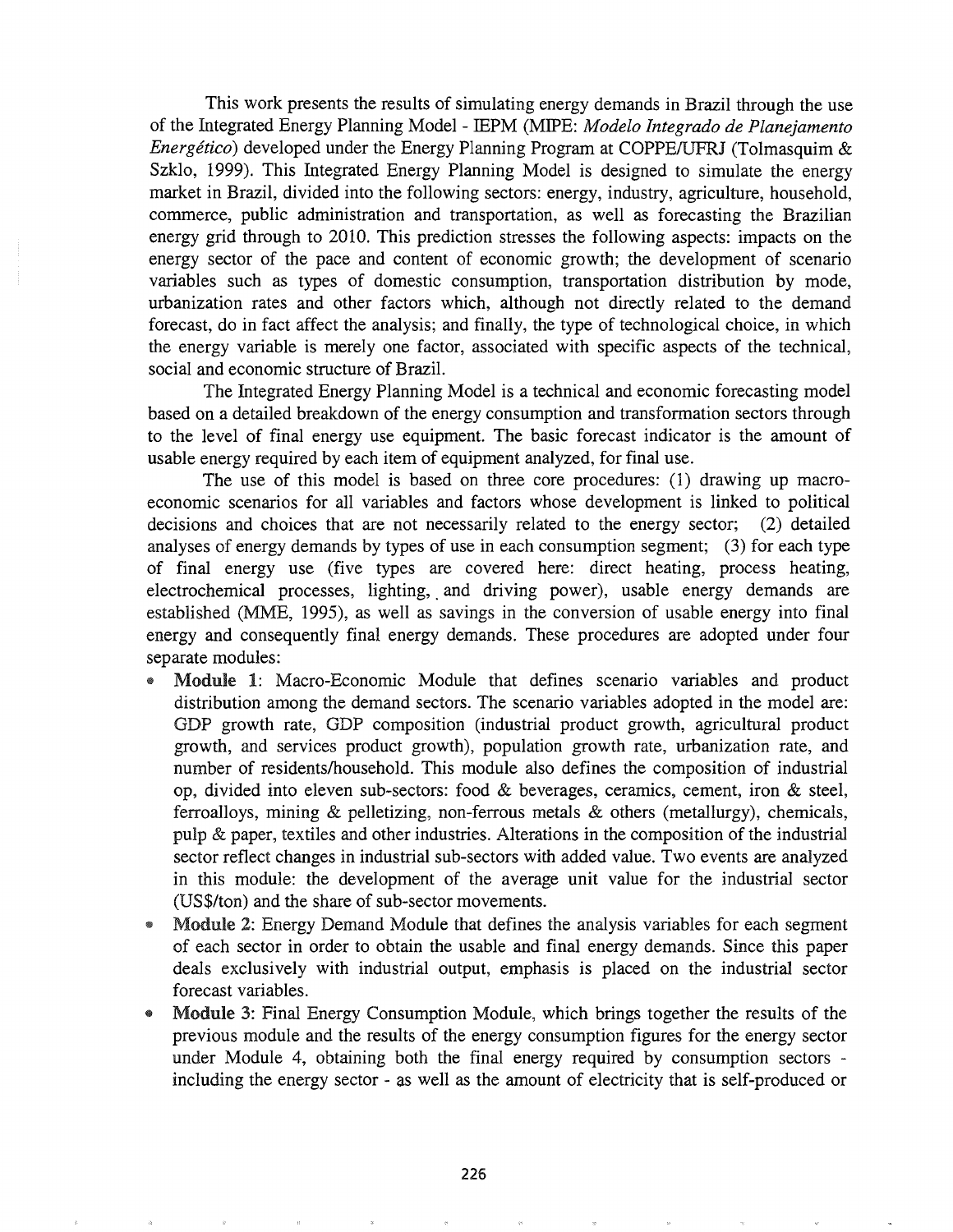co-generated in the consumption sector.

- Module 4: Supply Module, which defines the analysis variables for energy supplies, obtaining both the amounts of primary and secondary energy supplied, as well as energy consumption by the energy sector. The energy supply sectors covered are: electricity, oil and gas, coal and charcoal. For the industrial sector projections, several independent variables<sup>2</sup> were stated as showed below:
- Food and Beverages : Added Value x ton, usable energy per ton for each type of energy use, share/source for each type of use, conversion efficiency of each source according to the equipment used, technical potential of bagasse-based cogeneration, and kWh generated per tone of sugar-cane for the Rankine Cycle and STIG Cycle.
- Ceramics: Added Value/ton, usable energy per ton for each type of energy use, share/source for each type of use, conversion efficiency of each source according to the equipment used.
- .. Cement This forecast is divided into five steps: *quarrying and crushing raw materials; milling and blending unheated materials; homogenizing;* the independent variables are: the *share* of usable energy and energy efficiency by source; for *clinker production and cooling,* the input variables are: clinker production process share (dry / wet process), specific furnace consumption; finally, for *finish grinding,* the input variables are: share x source of usable energy, energetic efficiency x source, cement production mix, and cement additives contents.
- Iron & Steel: This forecast is divided into three steps: *Reduction* usable energy/ton for each type of technology (coke-fired blast-furnace, charcoal-fired blast-furnace and electric furnace), technology share for this step, final energy conversion efficiency for each type of technology; *Steelworks* - usable energy/ton for each type of technology (LDIBOF and Electric Steelworks), technology share for this step; *Rolling* - usable energy/ton for each type of technology (hot and cold rolling); cogeneration potential for bottoming systems.
- Ferro-Alloys: Product mix for the industry, Added Value/ton, usable energy/ton for each type of energy use, share /source for each type of use, and conversion efficiency for each type of source, according to the equipment used.
- Non-Ferrous Metals and Others: Added Value/ton, aluminum production share in subsector production, alumina input for aluminum production, specific electric consumption for alumina production, specific electric power consumption for primary aluminum production (Soderberg and Pre-baked anodes(PBA)), corporate shares in aluminum production.
- Chemicals: Added Value/ton, usable energy/ton for each type of energy use, share/source for each type of use, conversion efficiency for each type of source according to the equipment used, natural gas and residual fuel cogeneration technical potential, heat x power ratio for the Rankine Cycle, Brayton Cycle and Combined Cycle  $(CCGT).$
- **Pulp & Paper:** Paper and Pulp production shares in the production of this sub-sector, usable energy/ton for pulp production, share/source for each type of energy used in pulp production, conversion efficiency of each type of source according to the equipment used in pulp production, product mix in the paper industry, usable energy/ton for each type of

 $2^2$  CO<sub>2</sub> emission factors are defined for all subsectors as whole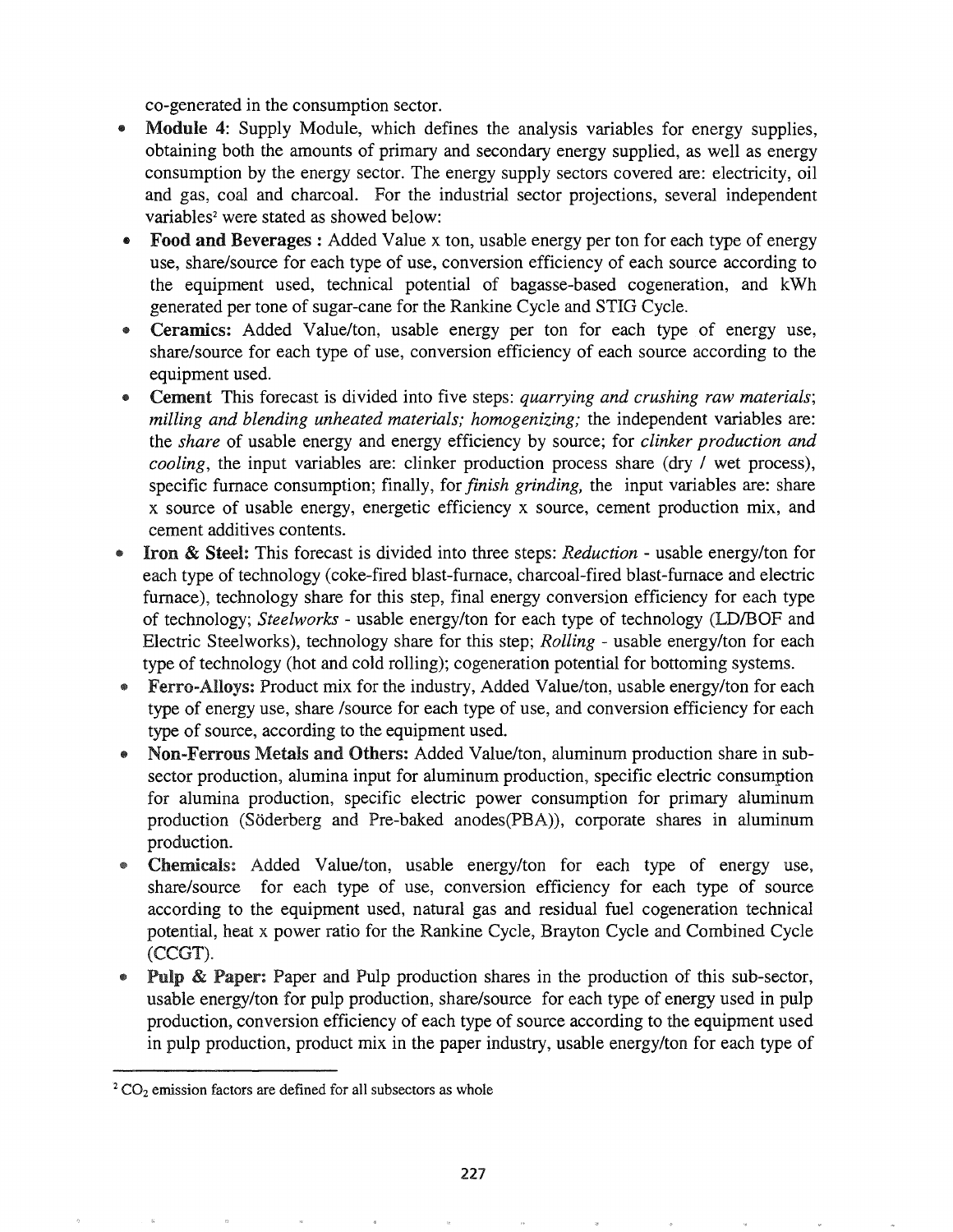paper and energy use, the efficiency of the paper industry equipment, black liquor production/ton of pulp, black liquor share for cogeneration, and efficiency of cogeneration systems used in the pulp industry.

- **Textile:** Per capita consumption of textile fibbers, usable energy/index number<sup>3</sup> for each energy use, source share for each type of energy use, conversion efficiency for each type of source, according to the equipment used.
- Mining & Pelletizing: Added Value/ton, usable energy per ton for each type of energy use, share/source for each type of use, conversion efficiency for each source according to the equipment used.
- Other Industries: Added Value/ton, usable energy/ton for each type of energy use, share/source for each type of use, conversion efficiency for each source according to the equipment used.

# MACRO-ECONOMIC SCENARIOS

In order to develop this forecast, three macro-economic scenarios were drawn up.

The decision to adopt these scenarios is based on forecasts by two major state agencies with proven experience in macro-economic analyses. Moreover, the need for up-todate studies on this topic, as well as consistent indicators (previously correlated), were additional reasons for choosing our scenarios. In fact, for Scenario 3 and Scenario 2, the same GDP growth rate was used to show different energy consumption patterns, emphasizing the role of energy conservation and development paths. These scenarios are presented below.

• Scenario 1 - Low Growth: based on the external constraints scenario found in the study undertaken by the National Bank for Economic and Social Development (Pinheiro, Giambiagi & Najberg, 1997), which assumes moderate GDP growth of 3.8% p.a., from 2000 onwards, with a trend-based development of the economic structure and no marked alterations or crises. This scenario reflects the constraints on GDP growth imposed by the shortage of foreign exchange earnings and the need to keep foreign debt at manageable levels.<sup>4</sup> The figures considered for demographic growth in this scenario are the same as those used in other scenarios: the annual population growth rate reaches 1.3% from 1995 - 2000, dropping by 1.2% a year from 2000 - 2005 to 0.6% p.a. from 2006 - 2010. This is consequently a scenario based on conservative, trend-driven hypotheses for energy use (with no relevant improvements in industrial energy consumption efficiency<sup> $\delta$ </sup>) and the development of the Brazilian economy over the period. The sub-sectors share of industrial product remains almost unchanged throughout the forecast period, meaning that energy-intensive industries

<sup>&</sup>lt;sup>3</sup> Textile sub-sector production development was correlated to an index number, according to the IBGE database (IBGE, 1997).

<sup>&</sup>lt;sup>4</sup> In addition to the initial need to curb any expansion of the foreign debt, which would undermine part of the GDP, other motives may be adduced for growth below expectations for Brazil's GDP: lower investment levels in manufactured products with higher added value; moderate export rate growth for products and goods, increasing both the trade and current account deficits.

<sup>&</sup>lt;sup>5</sup> For example, the specific electric consumption of aluminum production (16.1 kWh/ton - Söderberg, 14.1) kWh/ton - PBA) does not change in the Scenario 2.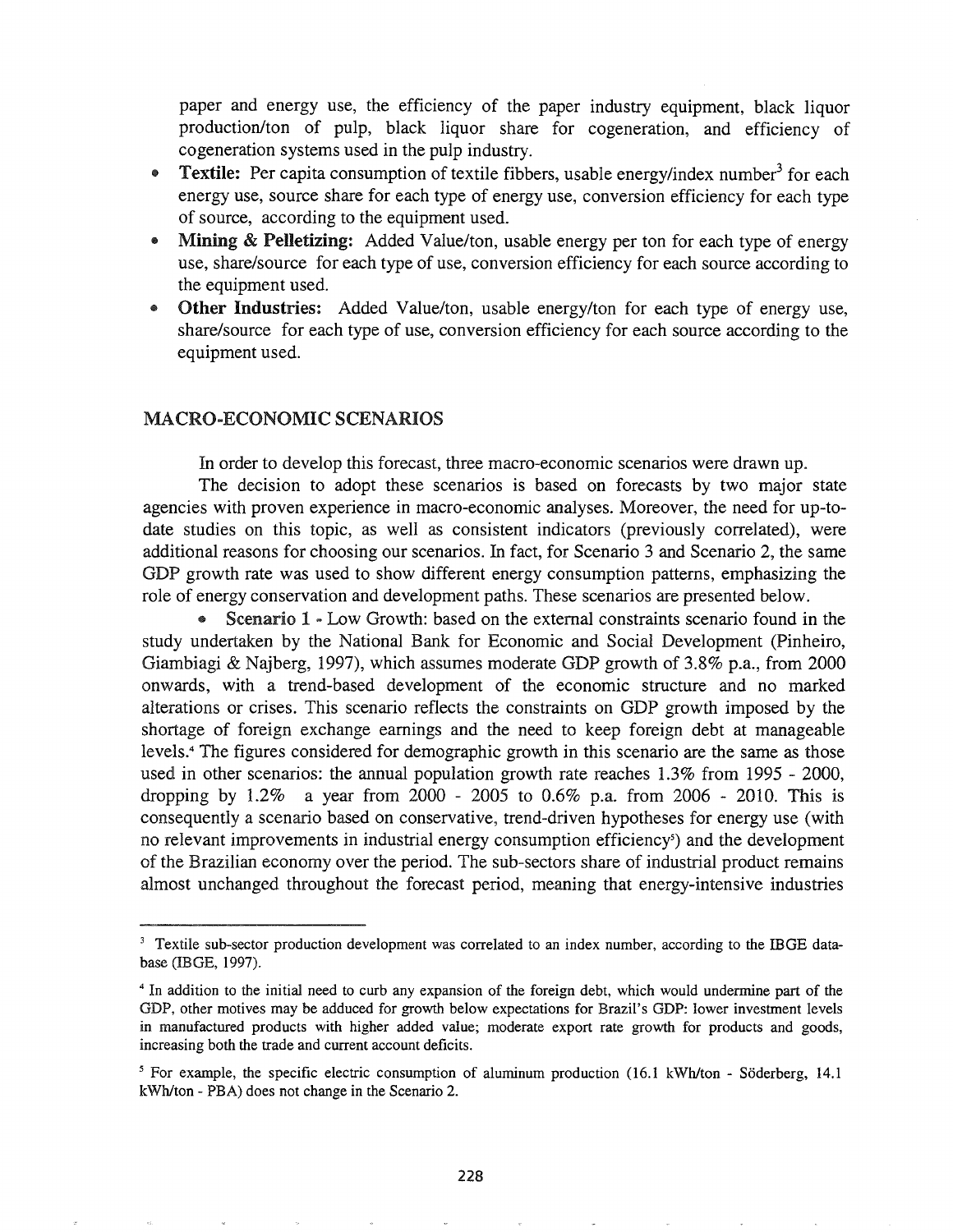(cement, aluminum, ferro-alloys, steel, chemicals, pulp and paper) account for more than 20% of the industrial product.

• Scenario 2 - High Growth: based on the forecast drawn up by the Institute of Applied Economic Research - IPEA (1997), which assumes sustained growth fostered over the long term, based on restructuring public accounts. <sup>6</sup> The GDP rises by an annual average of 5.6% from 2000 onwards, driven by the industrial sector, particularly the capital goods and consumer durables segments, as well as public utility industrial services, and the building trade. This shows that GDP composition alters over the period, and from 1996 through 2010, industrial output rises from 31.4% to 34.5% of the GDP, while the service sector increases from 57.2% to 61%, and agricultural output shrinks from 11.4% to 9.7%. The industrial sector is slanted largely towards the foreign market, spurring the quest for internationally competitive standards and prompting the restructuring of the more mature segments. The trend towards clustering the population in urban areas, particularly major cities, should continue to expand, although at a slower pace. In this scenario, gains in energy consumption were considered. For example, in the aluminum production, two core hypotheses were considered: first of all, process substitution was assumed among the companies (from Söderberg to PBA); and secondly, the PBA process achieves some technological improvements, reducing its specific electricity consumption from 14.1 kWh/ton to 13.9 kWh/ton.

• Scenario 3 - Sustainable Development: the same GDP growth rate as the previous scenario, but with appreciable alterations in the energy demand and supply structure, denoting an alternative development model. It takes into consideration not only the need for gains in efficiency and a keener competitive edge for Brazil's production sector, but also the drive towards gains in energy savings and conservation measures. For instance: demand-side management measures, as well as the replacement of equipment with poor conversion rates for final energy into usable energy, or the replacement of energy sources, according to technical and environmental criteria. In the industrial sector, companies endowed with greater technological sophistication or a keener competitive edge are encouraged, while the relative share of some energy-intensive products shrinks, in parallel to the share of products whose production lines are not competitive either potentially or in strategic terms. The environmental variable takes on added direct importance in selecting technological and planning alternatives, particularly in function of inter-energy substitution, seeking less pollutive fuels and technologies that are more efficient with lower environmental risks. Similar to Scenario 2, there is an upsurge in the output of goods with higher added value. In terms of population concentration, the rural exodus is expected to slow down due to a more dynamic agrarian reform process, with investments in infrastructure, incentives for establishing rural cooperatives and agricultural hubs, and the development of biomass-based energy generation options.

It should be stressed that the three scenarios outlined above assume a future that is relatively tranquil for the Brazilian economy, which has not been the case as this decade draws to a close. International crises have undermined one of the mainstays of Brazil's longterm strategy: the use of foreign investment to supplement low levels of domestic savings.

<sup>6</sup> This presupposes a speed-up in public sector reforms in order to re-direct the State towards new functions whereby the Entrepreneur-State becomes the Regulatory State focusing on social welfare services.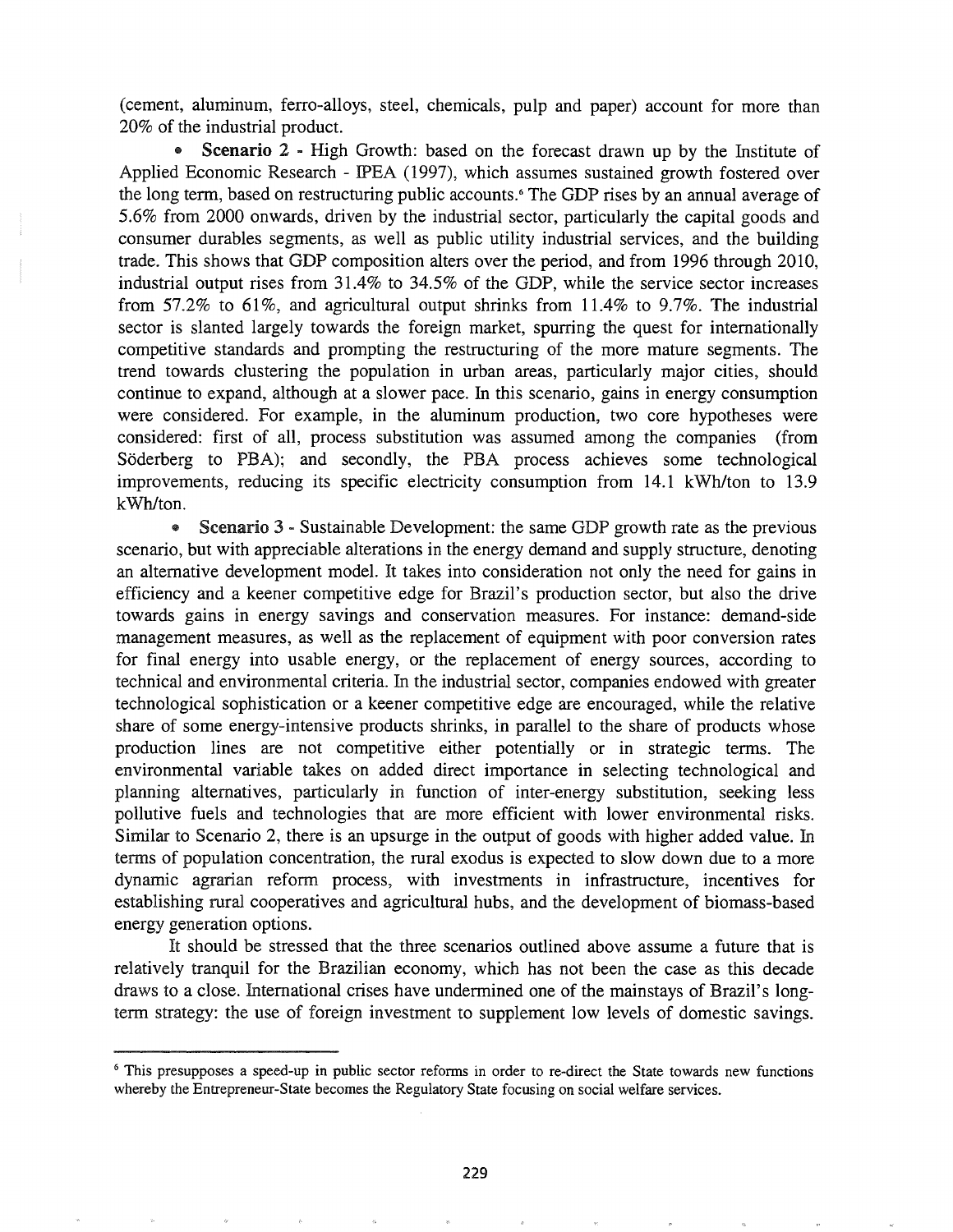With the hike in interest rates (to avoid devaluation of the Real and the potential of marked shrinkage in foreign exchange reserves) in parallel to the fiscal adjustment, the impact of these measures became apparent in November 1997. Reflecting this, 1998 featured a marked downturn in economic activities, with industrial and agricultural production posting appreciable shrinkage, as well as the services sector which continued the slowdown that began during the last quarter of the previous year. However, these forecasts cover a mediumterm horizon, with figures that might be considered as accurate averages for the swerving course of the Brazilian economy. This is an important hypothesis for the application of the scenarios outlined above.

#### SIMULATION RESULTS

#### Scenario 1

Under Scenario 1, energy consumption in the industrial sector in 2010 rises at an annual rate of 2.7% over the period (Table 1). This is a reasonable result considering that this rate is very close to the 80's one, when national economy followed a low growing path. Energy intensity this year calculated in relation to industrial output reaches 0.304 *toelUS\$ -* 1995.7

Foodlbeverages, non-ferrous metals, paper and pulp and other industries sub-sectors are those who have showed the highest growth rates. Since electricity remained the mostconsumed source of energy in the industrial sector, sub-sectors that employ large parts of this source will consequently present a higher growth rate than the others, as it is the case for: Food and Beverages(3.3%), Non Ferrous Metals(3.2%), Paper and Pulp(3.4%) and Other Industries(3.9%).As a matter of fact, electricity accounts for some 48% of total consumption, although its growth over the period was lower than that recorded for 1980 - 1995 at 4.27% p.a., due to only minor gains in efficiency.

These results reflect the conservative hypothesis adopted for this crisis scenario, which works on the basis of low growth rates for the economy with no appreciable technological innovations in relation to either products and processes, as no sweeping changes occur in specific energy consumption in the main industrial processes or in the energy consumption sectors of the national energy system over the forecast period.

Additionally, the composition of Industrial Output<sup>8</sup> remains constant throughout the forecast period, equivalent to the figures for 1995, indicating that the variations in final energy by source are not affected by any alterations in the composition of Industrial Output for final energy consumption. This means that the variation in final energy consumption is due largely to the variation in economic activities. In the specific case of the industrial sector, it should additionally be stressed that products with lower added value predominate in the production profile, and the added value per ton of output remained constant or dropped overall among the sub-sectors, due to the predominance of less-processed products.

This means that percentage variations in the industrial consumption structure are

<sup>&</sup>lt;sup>7</sup> Constant Dollar - 1995.

<sup>&</sup>lt;sup>8</sup> The chemicals, pulp  $\&$  paper, steel, non-ferrous metals  $\&$  others (metallurgy), cement and ferroalloys subsectors account for over 40% of industrial output in 1995.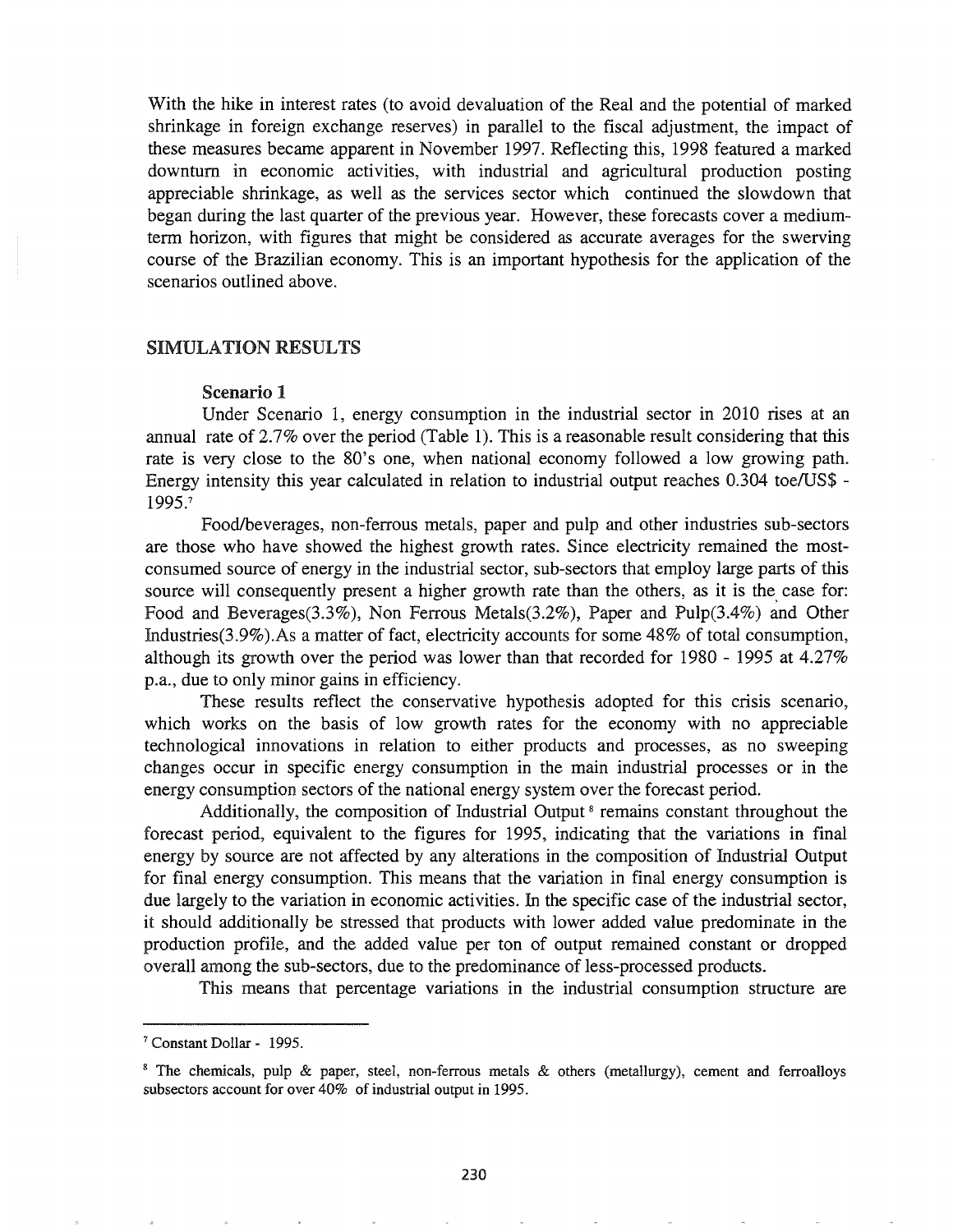minor in this initial scenario

|                     | Scenario |       |        |        |       |              |       |       |        |
|---------------------|----------|-------|--------|--------|-------|--------------|-------|-------|--------|
|                     |          |       |        | 2      |       |              | 3     |       |        |
| Sub-sector          | 1995     | 2000  | 2010   | 1995   | 2000  | 2010         | 1995  | 2000  | 2010   |
| Food And            | 14177    | 16676 | 23043  | 14177  | 15013 | 28151        | 14177 | 14889 | 25713  |
| beverages           |          |       |        |        |       |              |       |       |        |
| <i>Ceramics</i>     | 2981     | 3147  | 3477   | 2981   | 3168  | 4583         | 2981  | 3168  | 4634   |
| <b>Cement</b>       | 2789     | 4622  | 6125   | 2789   | 4556  | 7840         | 2789  | 4442  | 7038   |
| Ferro-alloys        | 2281     | 2281  | 2097   | 2281   | 2281  | 1628         | 2281  | 2281  | 1897   |
| Ironsteel and steel | 16577    | 20301 | 22651  | 16577  | 20438 | 35131        | 16577 | 20302 | 32660  |
| Non-ferrous metals  | 9592     | 11240 | 15453  | 9592   | 11417 | 16317        | 9592  | 10920 | 14240  |
| Mining & pel.       | 2771     | 3086  | 3694   | 2771   | 3151  | 4174         | 2771  | 2832  | 2620   |
| Paper and wood      | 6697     | 7919  | 11063  | 6697   | 7669  | 13292        | 6697  | 7669  | 13292  |
| pulp                |          |       |        |        |       |              |       |       |        |
| <b>Chemicals</b>    | 7944     | 8543  | 9434   | 7944   | 8820  | 12197        | 7944  | 8800  | 11968  |
| Textile             | 2406     | 2547  | 2840   | 2406   | 2826  | 5572         | 2406  | 2686  | 4164   |
| Other industries    | 8865     | 10799 | 15772  | 8865   | 11019 | 21525        | 8865  | 11105 | 22386  |
| Total               | 77080    | 91161 | 115649 | 770801 |       | 90358 150410 | 77080 | 89094 | 140612 |

Table 1: Energy Demands - Industrial Sector - Scenarios 1, 2 and 3 (1000 toe)

## Scenario 2

In this scenario, total energy demand in 2010 at 150.4 Mtoe is  $30.1\%$  higher than the one for the previous scenario, up 4.6% p.a. (Table 1). Higher energy consumption under this scenario is due to the fact that it is based on the most vigorous economic growth rates with more significant technological innovations than the previous scenario.

Energy intensity this year calculated in relation to industrial output is more than 4% lower than the figure obtained in Scenario 1. This decrease of the energy intensity is due to the hypothesis that the production profile of Brazil's industrial sector is modified, with an increasing share being taken over by goods with higher added value, and a drop in specific consumption (toe/ton of product) among all sectors.

As we can see in Table 1, cement sub-sector shows the highest energy consumption growth rate  $(7.1\%)$ . This structure is fully coherent with the characteristics of this infrastructure sector, which reflects a close correlation with GDP development, and a performance that is generally more marked than that of the economy overall, meaning that during periods of economic growth it expands more than the country in general, and during times of recession, its performance drops below that of the GDP as a whole.

As far as the growth rates of ironsteel and food and beverages sub-sectors are concerned, since these sub-sectors use natural gas, any important change in the share of this source will be reflected in the sub-sector's growth rate. Therefore, as natural gas expanded its share of total industrial consumption from 2.54% in 1995 to 3.30% in 2010<sup>9</sup>, and has the

<sup>9</sup> which reveals the increased penetration of this energy source in industry compared to the previous scenario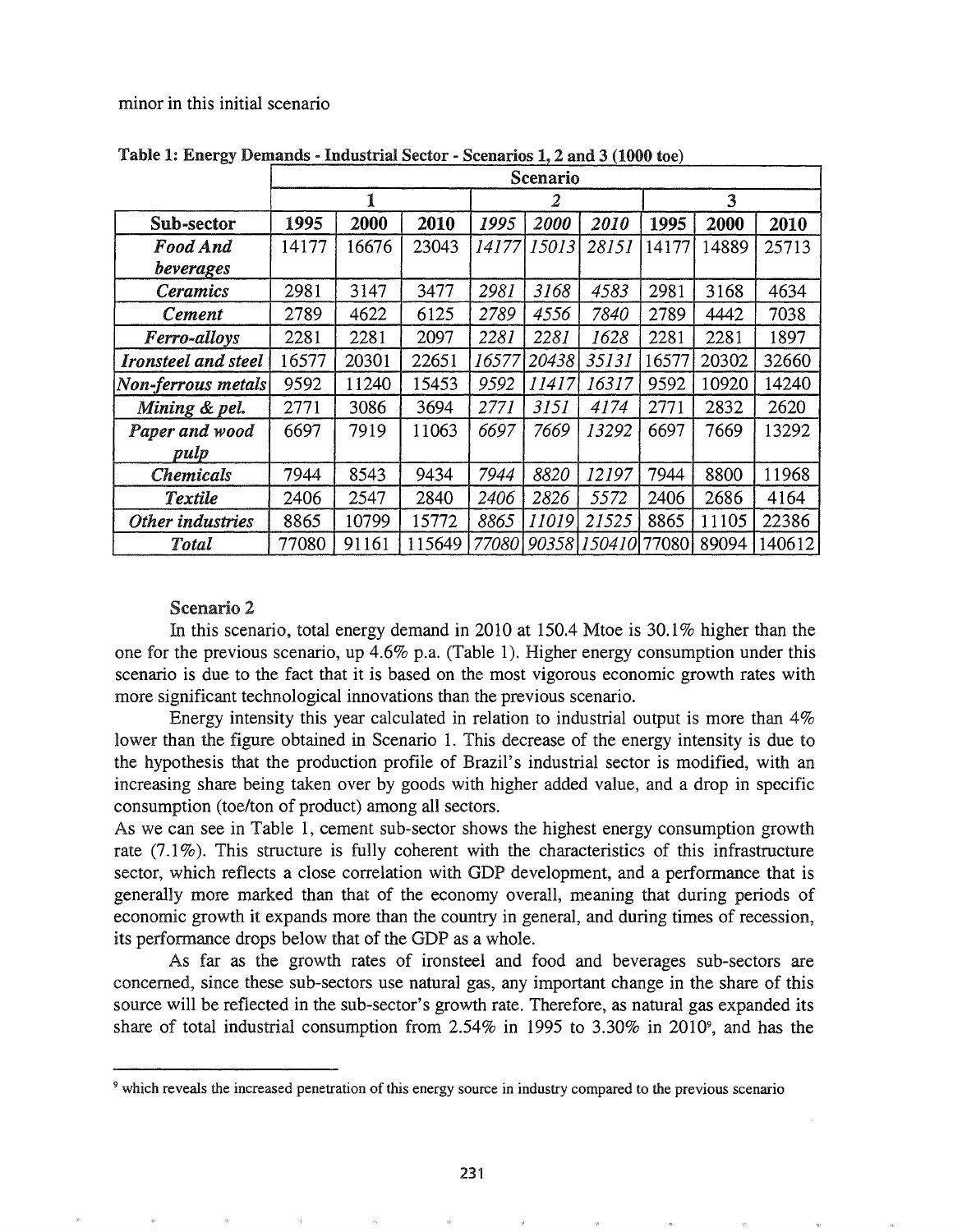highest growth rate among the other sources (6.4%), this will affect these sectors. This is due to wider use of this energy source to generate process heat in the food  $\&$  beverages subsector, as well as for cogeneration, at rates higher than those in the previous scenario<sup>10</sup>. A similar situation occurs in the chemicals sub-sector, where it should be noted that the growth rate for this energy source is higher in the second scenario.

In this scenario, it is stressed that the drop in the percentage share of the non-ferrous metals & others (metallurgy) sub-sectors in total industrial consumption is significant due to the high consumption of electricity by the aluminum industry, which is in fact reflected in the share held by electricity in total industrial consumption, down from 48% in 1995 to 46% in 2010. Another sub-sector showing an appreciable drop that reveals a trend to smaller-scale production in certain mature segments under this scenario is ferroalloys. This reflects the hypothesis that the composition of industrial output will alter over the course of forecast period: cement and other industries sub-sectors post an increase in their industrial output share; ferroalloys, mining  $\&$  pelletizing, non-ferrous metals, chemicals, pulp  $\&$  paper and textiles shrink,<sup>11</sup> while food  $\&$  beverages<sup>12</sup>, steel and ceramics all remain steady.

#### Scenario 3

Under Scenario 3, total energy consumption in 2010 reaches 140.7 Mtoe, 6.5% lower than the previous scenario and  $21\%$  higher than Scenario 1 (Table 1). The energy intensity calculated in relation to industrial output for the year 2010 is equivalent to 0.271 *toelUS\$ -* 1995, being 6.8% below Scenario 2 and 10.8% below Scenario 1.

This is due to the fact that the GDP growth rate adopted is the same as that for Scenario 2, but with technological changes and the replacement of inefficient, more polluting energy sources by others that are cleaner and more efficient. The variation in the industrial output composition follows that of Scenario 2 in general lines. The main differences are found in the mining & pelletizing, steel and textile sub-sectors, which post a smaller share of industrial energy consumption than under Scenario 2.

According to our scenarios' hypothesis, in this scenario other industries sub-sector rises its share of GDP composition since it has a high added value and shows the highest energy demand growth rate (Table 1). Moreover, chemicals industry's share drops (its energy consumption growth rate is lower than in scenario 2) while its added value rises, which leads to a reduction in its physical output and a consequently lower energy consumption. Another important point is that electricity consumption rises at a lower rate than in the previous scenario, as is also the case for metallurgical coal and coking coal. In the first case, this reflects energy efficiency gains, particularly in the aluminum industry under the non-ferrous metals  $\&$  others (metallurgy) sub-sector, with the gradual replacement of plants running on

<sup>&</sup>lt;sup>10</sup> This scenario assumes that natural gas suplly will mainly come from the Brazil-Bolivia Gas-Pipeline, which should be carrying an average of 30 x  $10^6$  m<sup>3</sup>/d by 2003. The natural gas price, according to specialists, should not exceed 2.7 US\$IMMBTU, which garantees natural gas consumption in an optimistic scenario.

 $<sup>11</sup>$  Notice that Pulp & Paper sub-sector is affected by the Asian crises, which reduces Brazillian pulp exportation.</sup> In the case of the textile industry, which is one of the elderests industries in Brazil, we should remember that it has been suffering from a serious problem of technological obsolescence.

<sup>&</sup>lt;sup>12</sup> Between 1990 and 1996, the food and beverages sub-sector product growth rate followed the GDP growth rate. This scenario assumes that this will continue until 2010.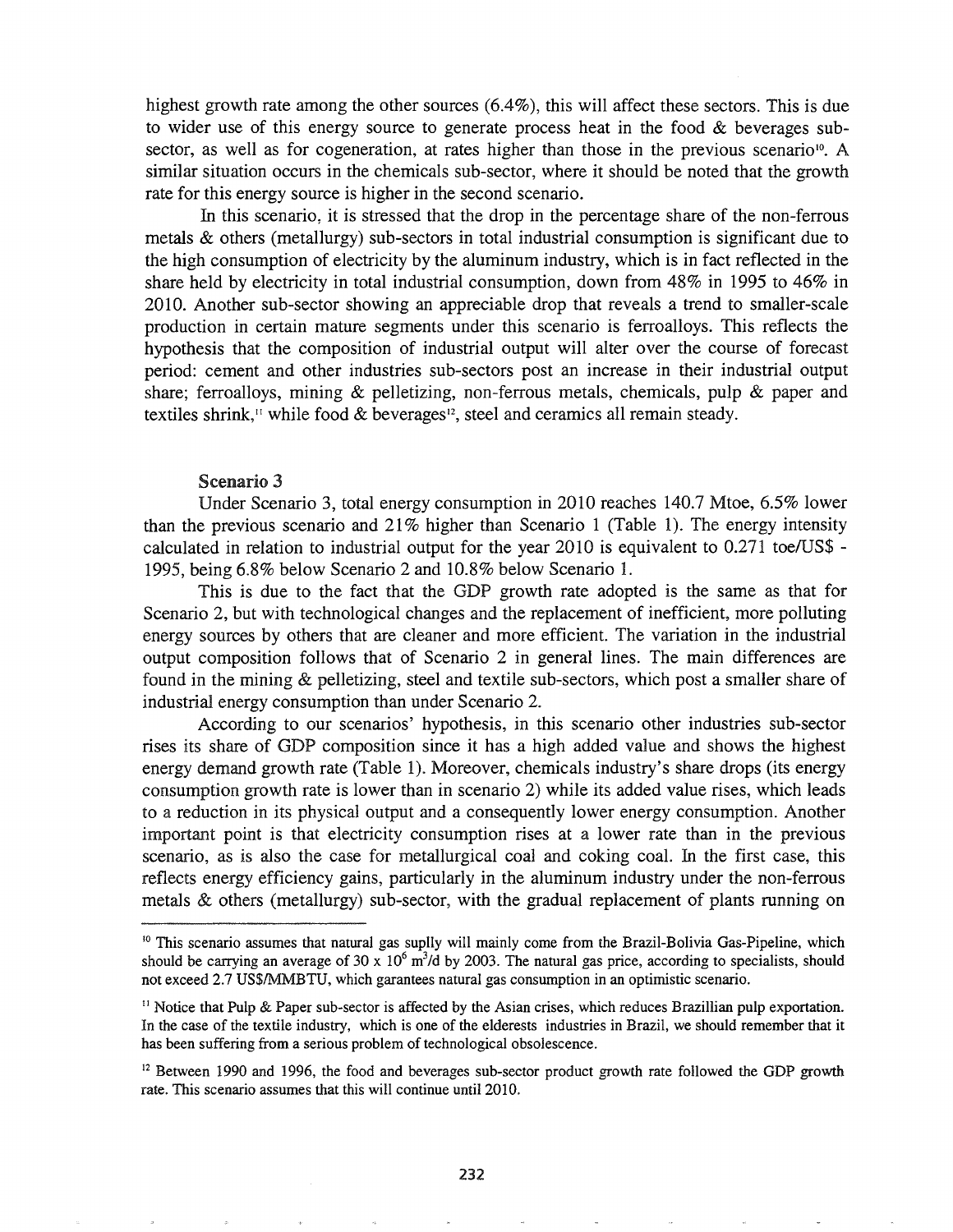the Soderberg Paste process by plants using PBA; and in the second case, this is due to the replacement of coking coal in the blast-furnaces used to produce pig iron and steel by charcoal-fired blast-furnaces, while the cement sub-sector recycles kiln exhaust gases. This results in an appreciable shrinkage in the share of the non-ferrous metals & others (metallurgy) sub-sector<sup>13</sup> in total energy consumption, reflected in the share held by electricity in energy consumption by the industrial sector, down from 48% in 1995 to 45% in 2010.

# COMPARATIVE SUMMARY OF THE THREE SCENARIOS

## Total Final Energy

As noted, based on the results presented, the distinction between the three scenarios occurs basically from the year 2000 onwards (Figure 1).



Figure 1: Total Final Energy Industrial Sector Consumption for the three Scenarios

Lower energy consumption is noted in Scenario 3 compared to Scenario 2, due to:

4) *substitution of less efficient processes* by *more efficient processes in terms of converting final energy into usable energy, basically in the cement and aluminum industries;*

- <sup>o</sup> *replacement ofequipment and energy sources;*
- 4) *efficiency gains in industrial processes;*

@ *alteration in the product mix of an industry, as is the case, for instance in the paper in try, which is assigning top priority to producing goods with higher added value that are less energy..intensive, such as high-grade papers;*

@ *reduction in the share held by some energy-intensive sectors in industrial*

<sup>&</sup>lt;sup>13</sup> Electricity represents some 90% of energy consumption in the aluminum industry.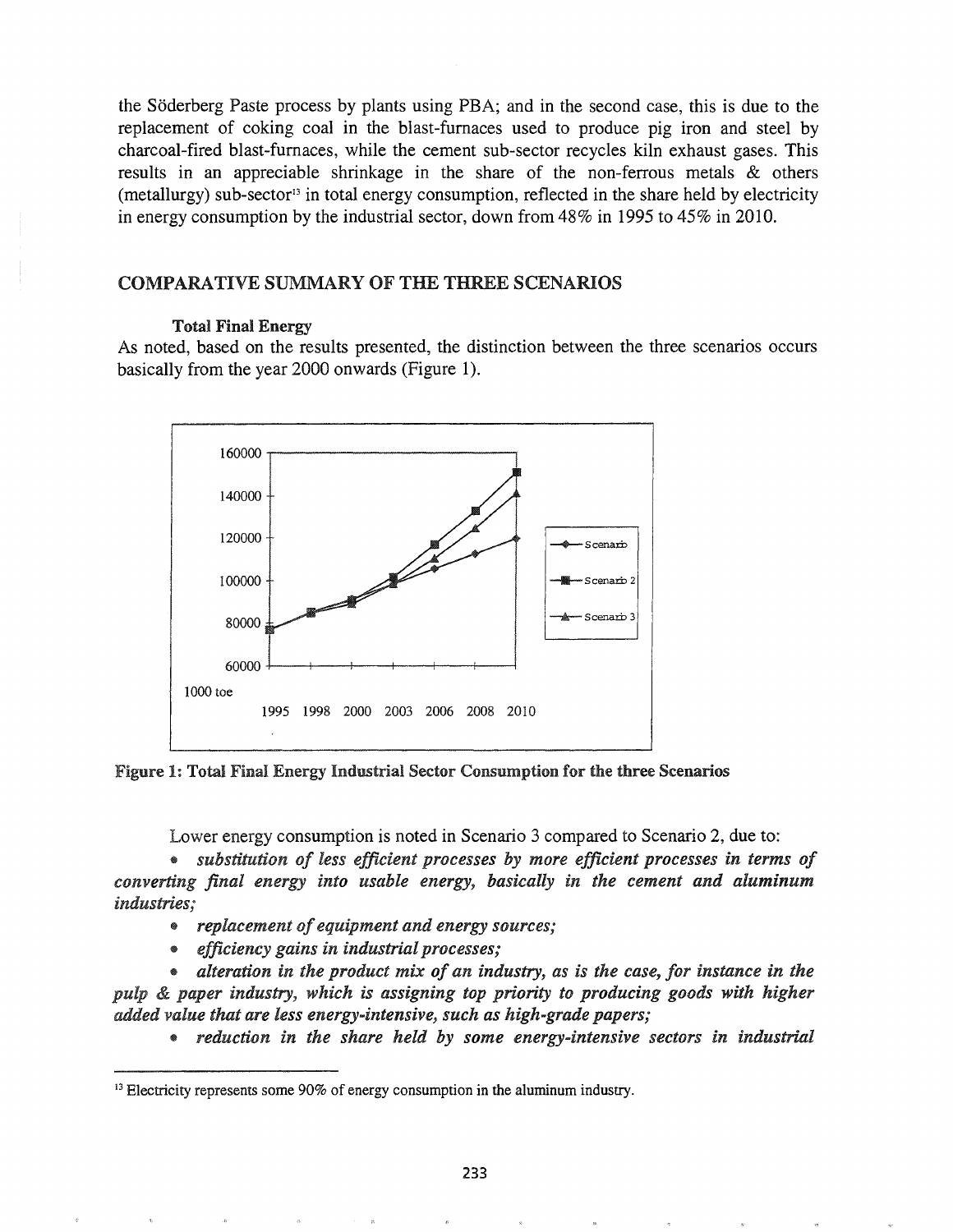#### *output;*

### *Greater use* of *cogeneration* in the *chemicals* and food & *beverages industries.*

Due to the importance of the effect of modifications to industrial processes with gains in efficiency in terms of specific consumption and substitution among energy sources, the results obtained for two selected energy sources are compared below. The main sources used in the industrial sector are: electricity  $(48.2\%)$ , fuel oil  $(10 \%)$ ; cane bagasse  $(9.2\%)$ ; fuelwood (6.4%) and natural gas (2.6%) due to the predominance of electric starter-motors, engines and heat-based processes during the base-year.

#### Share of two selected sources: Natural Gas and Electricity

This comparison of energy sources focuses on the development of the share in industrial consumption of natural gas and electricity (Table 2), which highlights the various energy consumption growth rates for the three scenarios under consideration.

| Growth rate $(\%$ p.a.) | Scenario 1 | Scenario 2 | Scenario 3 |
|-------------------------|------------|------------|------------|
| <b>Final Energy</b>     |            |            |            |
| <b>Natural Gas</b>      |            |            |            |
| Electricity             |            |            |            |

| Table 2: Growth rates for main energy sources 1995 - 2010 |  |  |  |  |  |  |  |  |  |
|-----------------------------------------------------------|--|--|--|--|--|--|--|--|--|
|-----------------------------------------------------------|--|--|--|--|--|--|--|--|--|

The expansion of natural gas in Scenario 3 is impressive. Its consumption increases mainly in the chemical<sup>14</sup> and food  $\&$  beverages<sup>15</sup> industries, particularly in cogeneration plants, and throughout the industrial sector in general through the replacement of fuel oil consumed in industrial boilers. The arrival of gas may well ease out the consumption of fuel oil, although this energy source substitution is dependent on economic and environmental criteria. In Scenario 3, greater stress on environmental issues also explains the increased penetration of natural gas. In the other industries sub-sector, the shift from fuelwood to LPG and natural gas for producing process heat for cogeneration purposes is another factor boosting the share held by natural gas. In the cement sub-sector, natural gas is easing out fuel oil to some extent for direct heating in production kilns, and in the ceramics sub-sector there is a marked shift away from the use of fuelwood for firing pieces.

In terms of electricity, from the year 2000 onwards its share in total industrial consumption drops, compared to the previous two scenarios due to its replacement in processes used by the cement and aluminum<sup>16</sup> industries, as well as the shrinkage in the share of total consumption held by industries that are electricity-intensive.

In Scenario 1, electricity demands rose by 2.8 % a year, below the figure for 1980 -1995, due to limited gains in efficiency: the non-ferrous sub-sector which accounts for  $22.4\%$ 

<sup>&</sup>lt;sup>14</sup> Replacement of fuel oil, mainly in electricity cogeneration trough topping systems.

<sup>&</sup>lt;sup>15</sup> Replacement of fuel oil for process heat steam generation and direct heating.

<sup>&</sup>lt;sup>16</sup> In fact, specific electricity consumption to produce primary aluminum drops from 4.4 toe/ton to 4.3 toe/ton.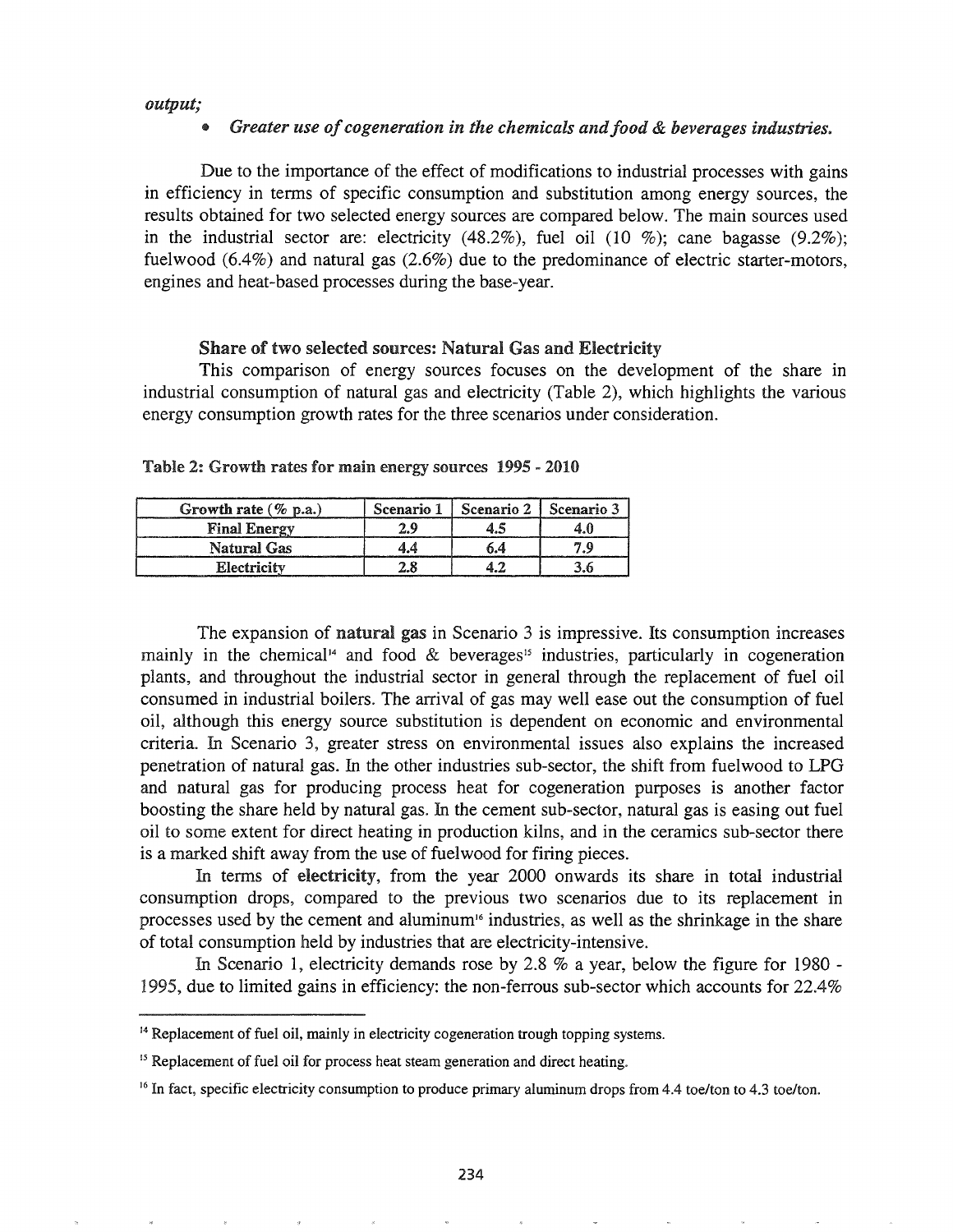of electricity demands in the base year introduced no substantial technological alterations. In Scenario 2, gains in efficiency are noted in high-consumption sectors such as non-ferrous metals and other industries, accounting for growth below the rate noted for the final demand. In this sense, Scenario 3 shows the most marked shrinkage, in function of the variation in the composition of industrial output, with a reduced share for the electricity-intensive segments. Due to major gains in efficiency in sub-sectors such as non-ferrous metals through upgrading PBA plants for primary aluminum production, electricity use rose more slowly than in Scenario 2. Additionally, good use is being made of cogeneration potential in sub-sectors such as pig iron and cement, reducing the demands for electricity supplied by the power generation segment by recycling kiln exhaust gases. This results in a difference of 6.5 million toe between electricity consumption in the latter two scenarios for the year 2010.

#### CONCLUSION

Like any analysis based on scenarios, this study is subject to weak points that are inherent in forecasting, due to difficulties in projecting economic situations over a twelveyear period. However, it should be stressed that as this is a highly disaggregated model, swings in the economic situation are more easily included, meaning that this forecast structure is not invalidated.

In fact, the development of energy consumption in Brazil's industrial sector is closely linked to the composition of its industrial output which, reveals a link between the course of Brazil's industrial policy and energy consumption nationwide. In fact, the comparison of the three scenarios highlights very different routes for the development of energy consumption, shaped by the GDP growth rate and the structure of its Industrial Output. The influence of the energy-intensive industries, which are generally focused on the foreign market, in total energy consumption by this sector endows these industries with an important role in the forecast. For instance, in Scenario 3 much of the shrinkage in electricity consumption by the industrial sector is due to the lower share of the aluminum industry under the non-ferrous metals  $\&$ others (metallurgy) sub-sector in terms of industrial output.

However, regardless of the actual structure of Brazil's industrial output, there are potential gains in energy efficiency to be achieved over a horizon stretching to the year 2010. Outstanding among them are: the substitution of processes for converting final energy into usable energy in the cement and aluminum industries; alterations in the product mix of specific industries, as is under way in the pulp and paper industry, for instance; and finally, making better use of the cogeneration potential of the chemical and food & beverages industries. In fact, as presented, these measurements would allow a reduction in energy intensity within Brazil's industrial sector of some 6.4% by the year 2010.<sup>17</sup>

### AKNOWLEDGEMENTS

The authors are grateful to the help provided by Jeferson Borghetti on the final

<sup>&</sup>lt;sup>17</sup> Difference noted between Scenarios 2 and 3, for which the same GDP growth rate was used.